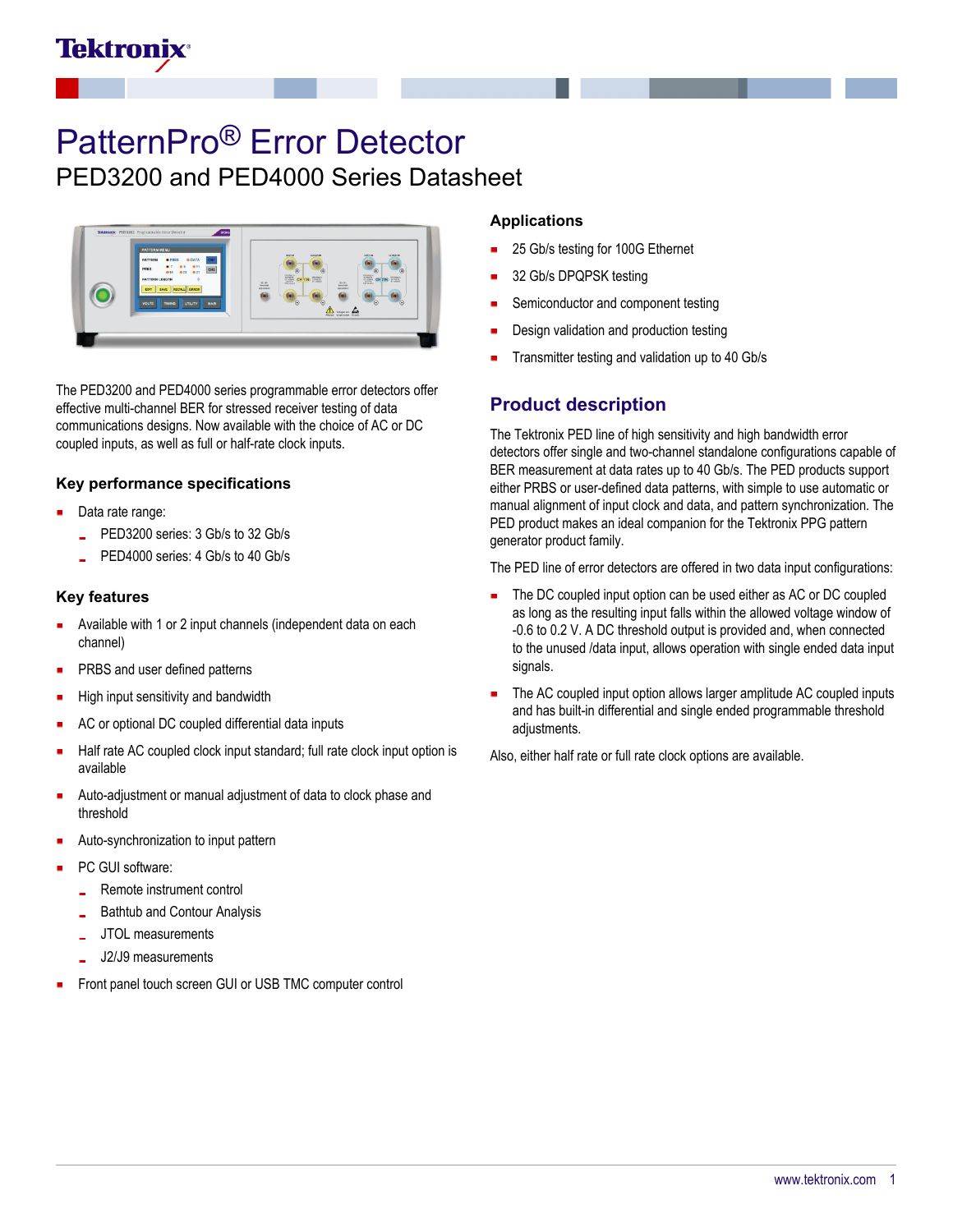

100G Ethernet four lane end-to-end test using PED3200 series error detector and PPG3000 series pattern generator

## **Specifications**

All specifications apply to all models unless noted otherwise.

#### **Data input**

## **Data rate**

| Range (PED3200)            | 3 Gb/s to 32 Gb/s                                                                                |
|----------------------------|--------------------------------------------------------------------------------------------------|
| Range (PED4000)            | 4 Gb/s to 40 Gb/s                                                                                |
| DC coupled input option    | Ground referenced CML like input. AC coupled data input permitted within allowed voltage window. |
| Differential amplitude     | 25 mV to 1.0 V, typical                                                                          |
| Single-ended amplitude     | 25 mV to 750 mV, typical                                                                         |
| Voltage window             | $-0.6$ V to $+2.0$ V                                                                             |
| <b>Termination voltage</b> | 0.0V                                                                                             |
| <b>Connector</b>           | $2.4 \text{ mm}$                                                                                 |
| AC coupled input option    | AC coupled input with broadband bias tees featuring a 3 dB bandwidth of 10 kHz to >50 GHz.       |
| Differential amplitude     | 6 mV to 1.0 V, typical                                                                           |
| Single-ended amplitude     | 6 mV to 750 mV, typical                                                                          |
| <b>Termination voltage</b> | 0.0V                                                                                             |
| Connector                  | $2.4 \text{ mm}$                                                                                 |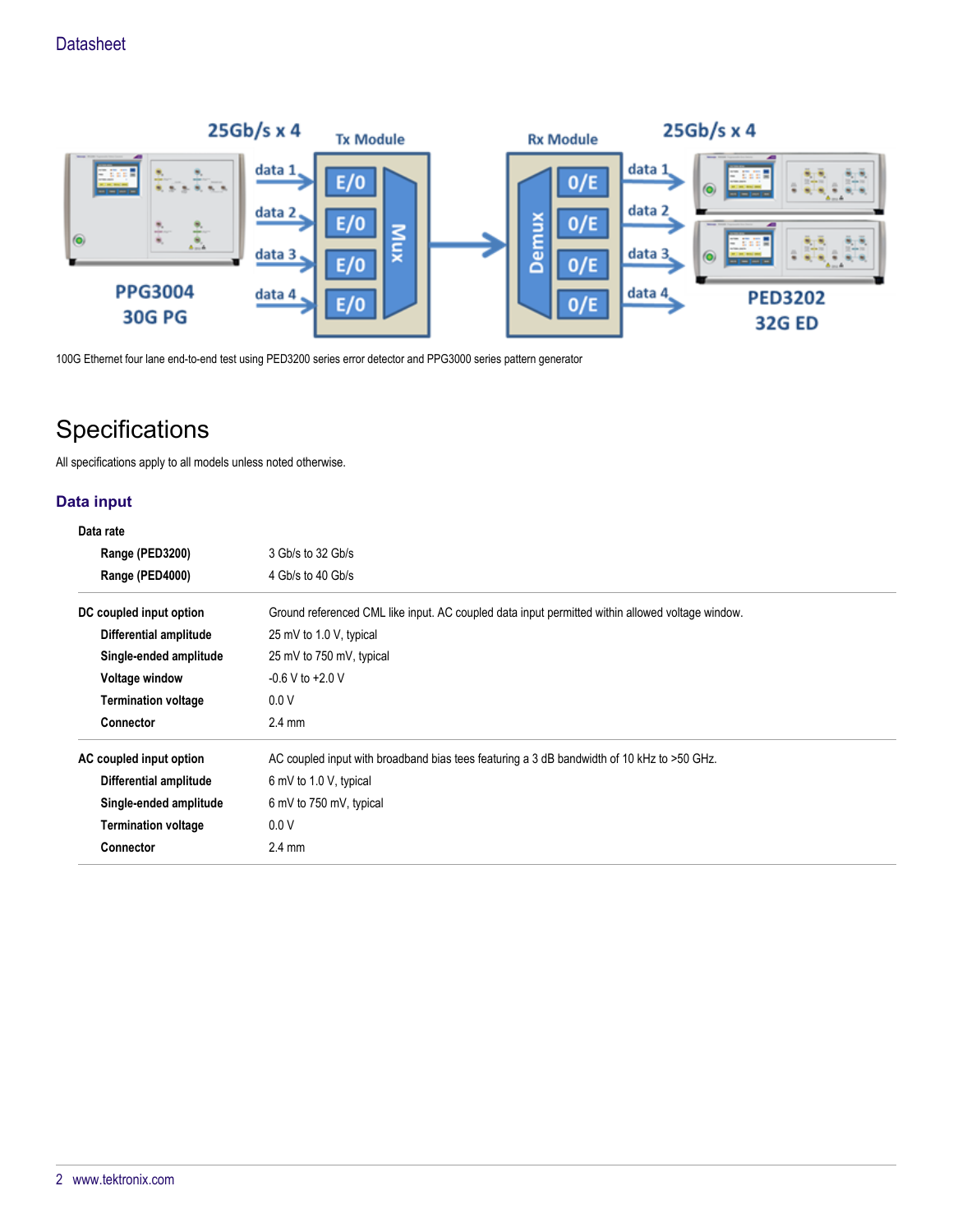## **Full rate clock input option**

| Amplitude                      | AC coupled, full rate                         |
|--------------------------------|-----------------------------------------------|
| Differential range             | 300 mV <sub>P-P</sub> to 1.0 V <sub>P-P</sub> |
| Single-ended range             | 300 mV <sub>P-P</sub> to 1.0 V <sub>P-P</sub> |
| <b>Connector</b>               | $2.4 \text{ mm}$                              |
| Clock to data phase adjustment | 100 ps $(-50 \text{ ps to } +50 \text{ ps})$  |

## **Half rate clock input option**

| Amplitude                      | AC coupled, half rate                                 |
|--------------------------------|-------------------------------------------------------|
| Differential range             | $300 \text{ mV}_{\text{P-P}}$ to 1.0 V <sub>P-P</sub> |
| Single-ended range             | 300 mV <sub>P-P</sub> to 1.0 V <sub>P-P</sub>         |
| <b>Connector</b>               | $2.4 \text{ mm}$                                      |
| Clock to data phase adjustment | 100 ps $(-50 \text{ ps to } +50 \text{ ps})$          |

#### **Data patterns**

| Pattern type                  | Data (from memory) or PRBS.                                |                               |  |
|-------------------------------|------------------------------------------------------------|-------------------------------|--|
|                               | Length and type are individually settable on each channel. |                               |  |
| <b>Built-in PBRS patterns</b> | $2n$ -1 (n = 7, 9, 11, 15, 23, 31)                         |                               |  |
| User-defined pattern depth    | Number of channels                                         | Single bit pattern resolution |  |
|                               | 1 channel                                                  | 4 Mbit                        |  |
|                               | 2 channels                                                 | 2 Mbit                        |  |
|                               |                                                            |                               |  |

#### **Mechanical**

| Front panel width (with mounting<br>tabs) | 48.3 cm (19.0 in)               |
|-------------------------------------------|---------------------------------|
| Height                                    | 13.3 cm $(5.25 \text{ in})$     |
| Width                                     | 45.1 cm (17.75 in)              |
| Depth (rack mount)                        | 34.3 cm (13.5 in)               |
| Weight (1 channel)                        | 11.1 kg (24.5 lbs)              |
| <b>Operating temperature</b>              | 0 °C to 50 °C (32 °F to 122 °F) |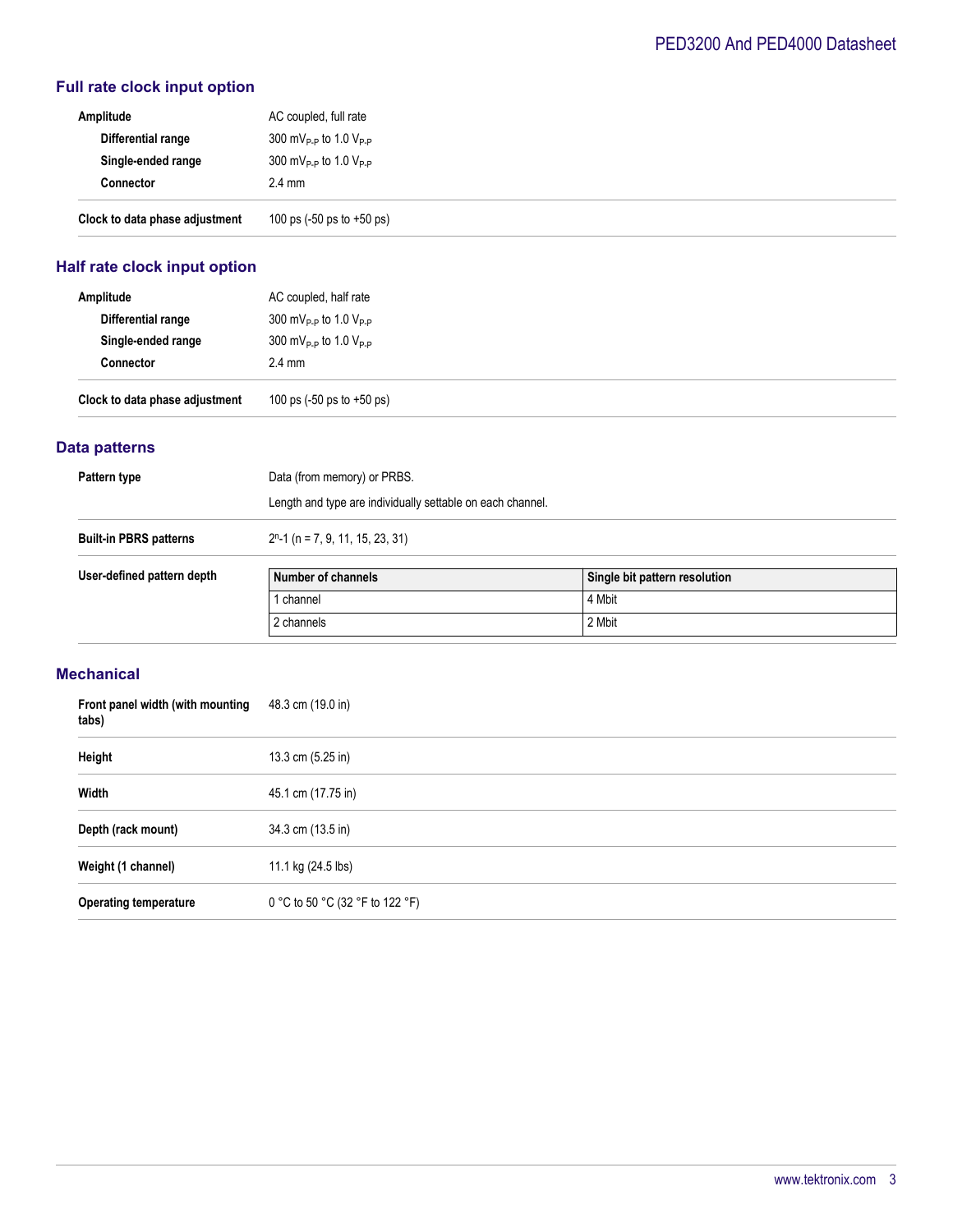## Ordering information

## **Models**

| <b>PED3201</b> | 32 Gb/s Programmable error detector, 1 channel  |
|----------------|-------------------------------------------------|
| <b>PED3202</b> | 32 Gb/s Programmable error detector, 2 channels |
| <b>PED4001</b> | 40 Gb/s Programmable error detector, 1 channel  |
| <b>PED4002</b> | 40 Gb/s Programmable error detector, 2 channels |

## **Options**

#### **Instrument options**

| <b>PED3201 AC</b> | AC coupled input option for PED3201      |
|-------------------|------------------------------------------|
| <b>PED3201 DC</b> | DC coupled input option for PED3201      |
| PED3201 HCLK      | Half rate clock input option for PED3201 |
| PED3201 FLCLK     | Full rate clock input option for PED3201 |
| <b>PED3202 AC</b> | AC coupled input option for PED3202      |
| <b>PED3202 DC</b> | DC coupled input option for PED3202      |
| PED3202 HCLK      | Half rate clock input option for PED3202 |
| PED3202 FLCLK     | Full rate clock input option for PED3202 |
| <b>PED4201 AC</b> | AC coupled input option for PED4201      |
| <b>PED4201 DC</b> | DC coupled input option for PED4201      |
| PED4201 HCLK      | Half rate clock input option for PED4201 |
| PED4201 FLCLK     | Full rate clock input option for PED4201 |
| <b>PED4202 AC</b> | AC coupled input option for PED4202      |
| <b>PED4202 DC</b> | DC coupled input option for PED4202      |
| PED4202 HCLK      | Half rate clock input option for PED4202 |
| PED4202 FLCLK     | Full rate clock input option for PED4202 |

## **Power plug options**

| Opt. A0             | North America power plug (115 V, 60 Hz)    |
|---------------------|--------------------------------------------|
| Opt. A1             | Universal Euro power plug (220 V, 50 Hz)   |
| Opt. A <sub>2</sub> | United Kingdom power plug (240 V, 50 Hz)   |
| Opt. A6             | Japan power plug (100 V, 110/120 V, 60 Hz) |
| <b>Opt. A10</b>     | China power plug (50 Hz)                   |
| <b>Opt. A11</b>     | India power plug (50 Hz)                   |
| <b>Opt. A99</b>     | No power cord                              |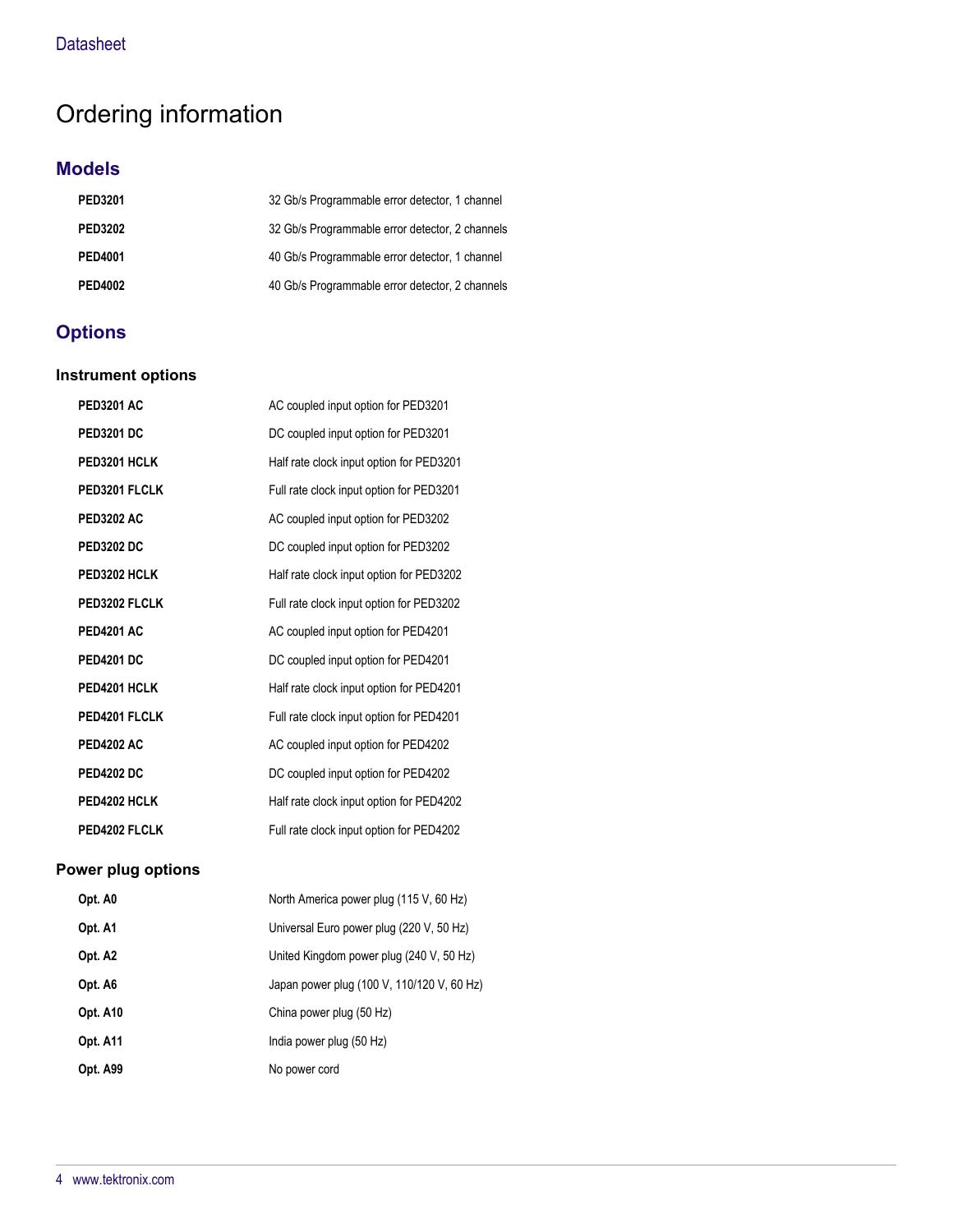#### **User manual**

**Opt. L0** English manual

## **PC Software GUI and Analysis Tool**



25 Gb/s and 32 Gb/s NRZ Signal Contour Analysis

A PC-based software tool for remotely controlling the instrument, gathering and saving date (such as, bathtub and contour plots), and performing data systems analysis (J2/J0 and JTOL measurements) is available for use with both PED3200 and PED4000 error detectors. The tool is an executable file and is available upon request from Tektronix.



14 Gb/s and 25 Gb/s Signal Contour Analysis



 $GPIB$ 

Tektronix is registered to ISO 9001 and ISO 14001 by SRI Quality System Registrar.

Product(s) complies with IEEE Standard 488.1-1987, RS-232-C, and with Tektronix Standard Codes and Formats.